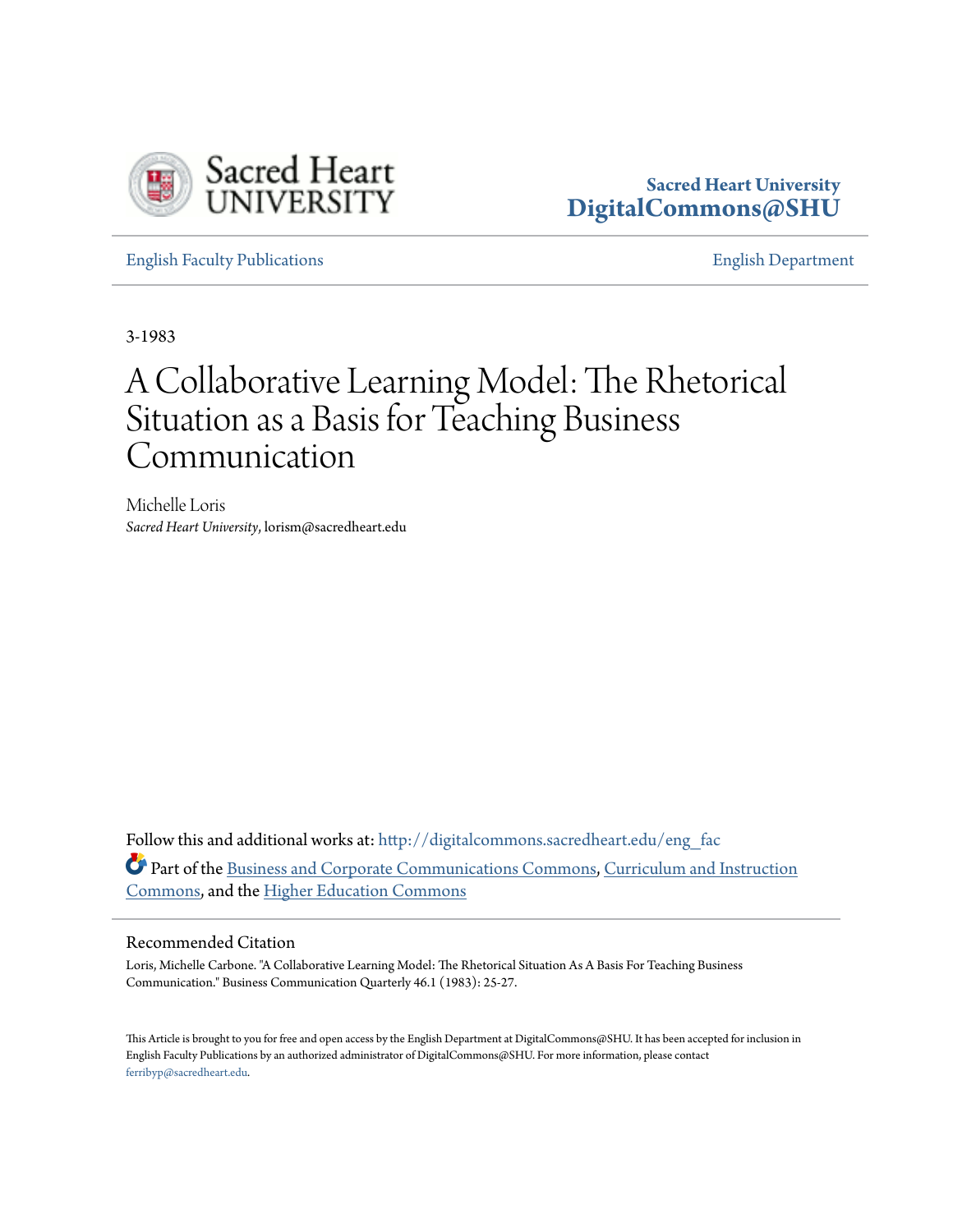A Collaborative Learning Model: The Rhetorical Situation as a Basis for Teaching Business Communication

Michelle Carbone Loris Sacred Heart University

The results of recent surveys of professional writing that have been published in College English and College Composition and Communication report significant information for all of us who teach writing, especially for those of us who teach Business Communications. One survey states that real world writing requires "awareness of the specific differences in writing for varied audiences and purposes."(1) Another survey shows "a strongly positive relationship between . . . collaboration and . . . writing at work. . . "(2) This same survey reports that "adult writers voluntarily establish collegial editorial groups when they are writing something important."(3) The survey by Lester Faigley and Thomas P. Miller eports that "college trained people .. . often talk about writing in terms of . . .the image of themselves which they wish to project through their writing."(4)

The general implications for teaching are quite clear, but the more difficult question is: specifically, how can we create for our students in Business Communications the real world situations which will enable them to write for a variety of audiences and purposes?

One unit of the Business Communications course I teach suggests an answer to this question. This unit, which I call the "In-Class Corporation" provides a rhetorical situation which shapes the collaborative learning process and enables students to project a professional self-image, to write in a variety of modes and for a variety of audiences and purposes, and to work in an adult collaborative learning group.

Two assumptions underlie this unit of instruction. The first has to do with collaborative learning. Collaborative learning is more than a method of instruction. In this unit of the course, it is both the process and the substance of learning: how something is learned is as important as what is learned. Hence, in this process, according to a rationale provided by Kenneth Bruffee, (5) groups of knowledgeable peers establish relations and roles among themselves, collaboratively create the explanations that constitute knowledge, and confront and solve the problems that maintain knowledge.

The second assumption underlying this instruction corresponds closely to the first, and bears out the reports of professional writing mentioned earlier. Studies by Linda Flower and John Hayes (6) reveal that writers think about how they want to affect the reader, about the self image they wish to project, about how they can create a text of meaning, and about the conventions of writing and the generic features of the text they are creating. In short, writers concern themselves with the rhetorical situation.

The correspondences between collaborative learning, the rhetorical situation, and the "in-class" corporation are illustrated by the following diagram:

Correspondences Between Collaborative Learning, Rhetorical Situation, and In-Class Corporation

Collaborative Learning Rhetorical Situation In-Class Corporation 1. Knowledgeable peers --> 1. Writers affect readers --> 1. Knowledgeable peers form in-class corporcome together ations; they will be both writers & readers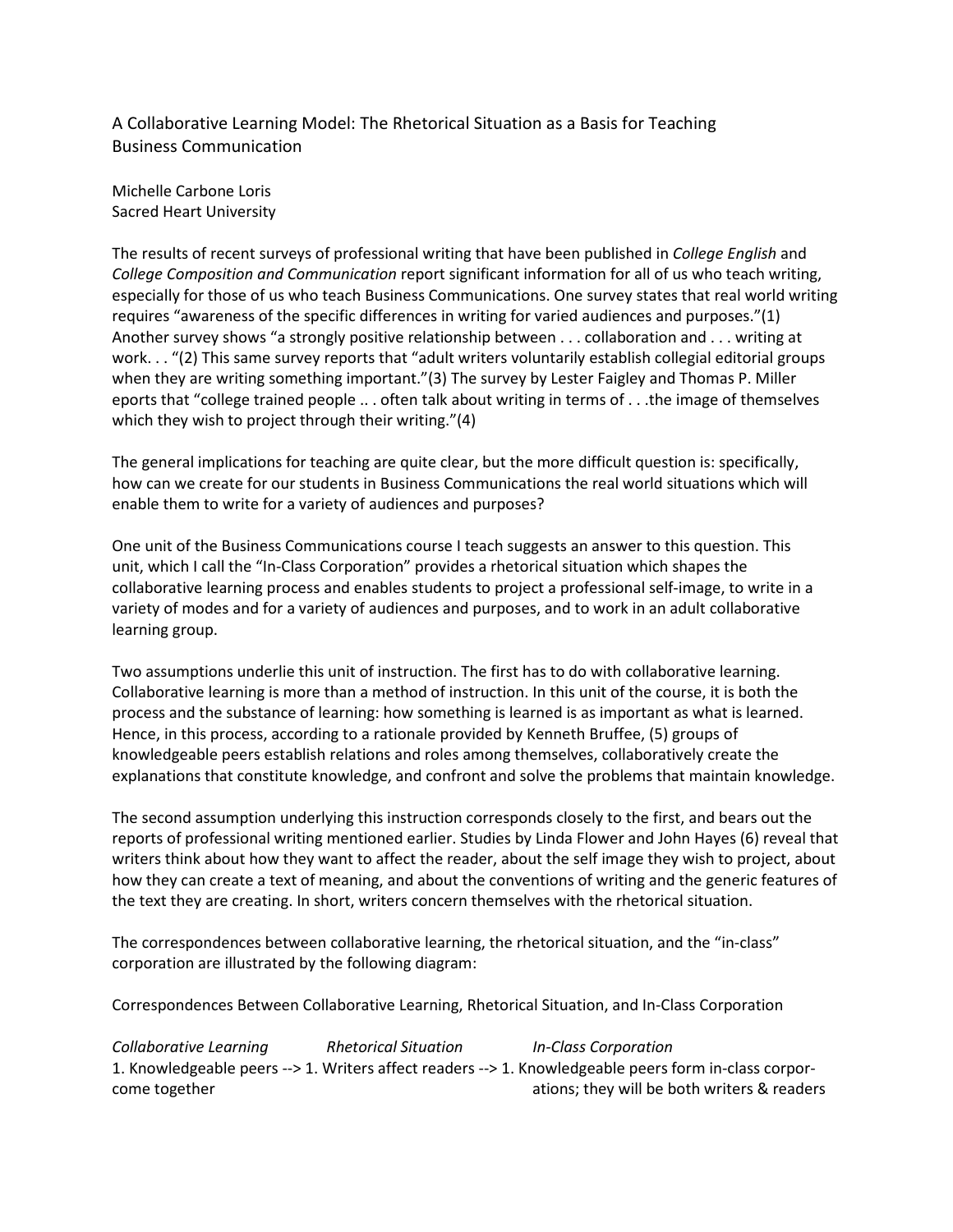|                       |                         | 2. Relations and roles ---> 2. Writers often need to ---> 2. Students assume the role of management-    |
|-----------------------|-------------------------|---------------------------------------------------------------------------------------------------------|
| are established among | project a self-image in | level personnel in the company and relate                                                               |
| knowledgeable peers   | order to write          | to each other as corporate managers                                                                     |
|                       |                         | 3. Knowledgeable peers --> 3. Writers create a text ---> 3. Students collaboratively make decisions and |

knowledge themselves with the proposal and report conventions of the text that they are creating

create and maintain of meaning and concern solve problems in order to write a

The instructor plays a special role and has a special responsibility in this unit of instruction. First, the instructor acts as a facilitator of the collaborative learning process: she guides, directs, listens, questions, illustrates, and encourages. She manifests respect for her students and confidence in their abilities to complete their tasks. Second, she, too, projects particular self-images or personae. As CEO of each group's company, she is both a knowledgeable peer and a significant reader; as Chairperson of the Board of Directors, she is a significant and deeply interested over-seer of each group's proposal and report.

The following assignments (7) constitute the rhetorical situation that structures the collaborative learning process during these six to eight weeks. These assignments correspond to chapters being read in the textbook used for the course (we use Sigband's third edition of Communication for Business and Management). And they also provide students with the agenda they must follow in order to complete their tasks.

In-Class Corporation Assignments

1. Form an in-class organization with members of your group. Give your organization a title, a product or service.

2. Draw an organizational chart for your in-class organization. Write a specific job description of your role (in terms of vertical and horizontal communication) and responsibilities within the organization.

3. Prepare and deliver a 3-minute introductory speech to members of your organization. Explain your department's function and your role in the department.

4. Your organization is experiencing a communication problem. With the members of your organization, identify this problem. Your group will then write a joint proposal which will identify the problem, its causes, the group's suggested solutions, the research method, design, and resources needed to research and solve it. This proposal will be formally presented to the class.

5. Write a preliminary abstract of your part in the group proposal you will help to present. Include a description of your role in the project. Include the "solution-area" you will be researching, your research design and method, and your anticipated findings.

6. Write a positive message (letter/memo) to someone in your organization regarding their work on the project (cc: other members of your organization).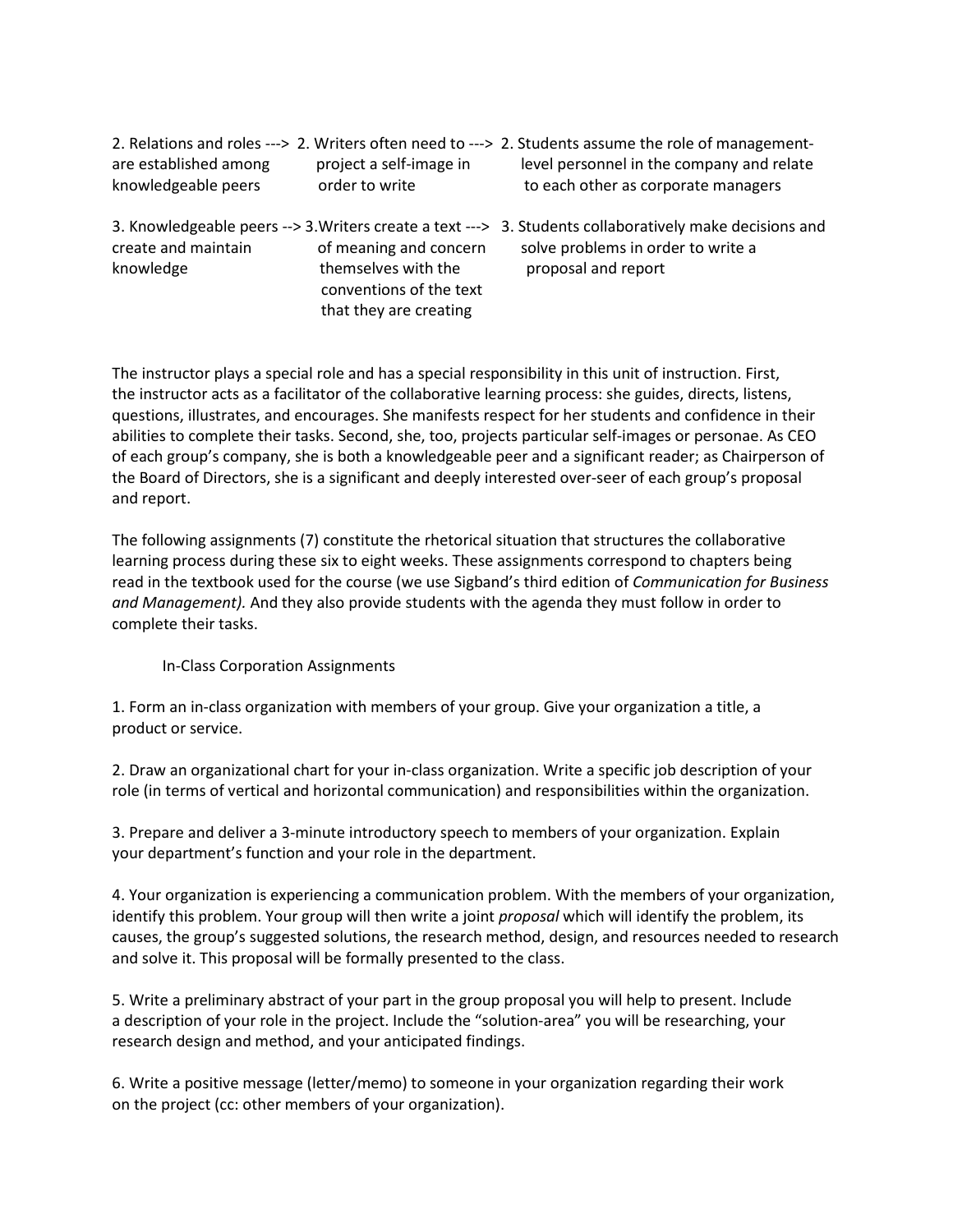7. Write a negative message to someone in your organization regarding their work on the project (cc: other members of your organization).

8. In memo form, write an agenda for one of your organization's group meetings (cc: other members of your organization).

9. In memo form, write up the minutes of the same meeting for which you wrote the agenda (cc: other members of your organization).

10. Research your "solution-area" of your organization's group proposal and write a 6-10 page report of your research. Include a cover and title page, letters of authorization, acceptance, and transmittal, a table of contents, an abstract, bibliography, and a graphic illustration with your completed report.

11. Deliver a 5-minute presentation of your report to the class. Include a graph or chart illustration with this presentation.

Assignments one, two, and three enable students, or groups of knowledgeable peers, to form their own fictional company. In a class of twenty students, four such companies can be formed. Students are given time to research a local company in order to help them invent facts and develop a description of their corporation.

Each group decides on a name for the company and the product or service it provides. At this point, group members realize that they will be both the readers and writers of the texts produced within their company. Assignments one, two, and three also enable students to project professional selfimages and to begin to address a variety of audiences.

Assignments four, five, six, seven, eight, and nine enable students to continue to establish relationships and roles among themselves, to act as both professional writers and readers within the company, to form collegial editorial groups, and—as they conduct meetings and set agenda—to identify problems, propose solutions, and make decisions.

To gather and develop the facts of their company's communication problem, and to enable them to gain a clear understanding of the communication problem, situation, and circumstances, we review cases from the textbook. Students then invent their own situation for their particular company.

Once the group has determined the company's communication problem, each member of the group must decide upon his or her own solution to the problem. So, for example, in a group of five members there may be five solutions. Each solution is decided upon from the perspective of the group member's role and responsibility within the corporation, and each solution must be approved by the whole group.

Each member must write an abstract of his solution. That is, the group members must write a statement explaining how their proposed solution will resolve the problem. Before they can write this statement, they must conduct a search of at least three library sources to support their solution. Their abstract includes a review of this research.